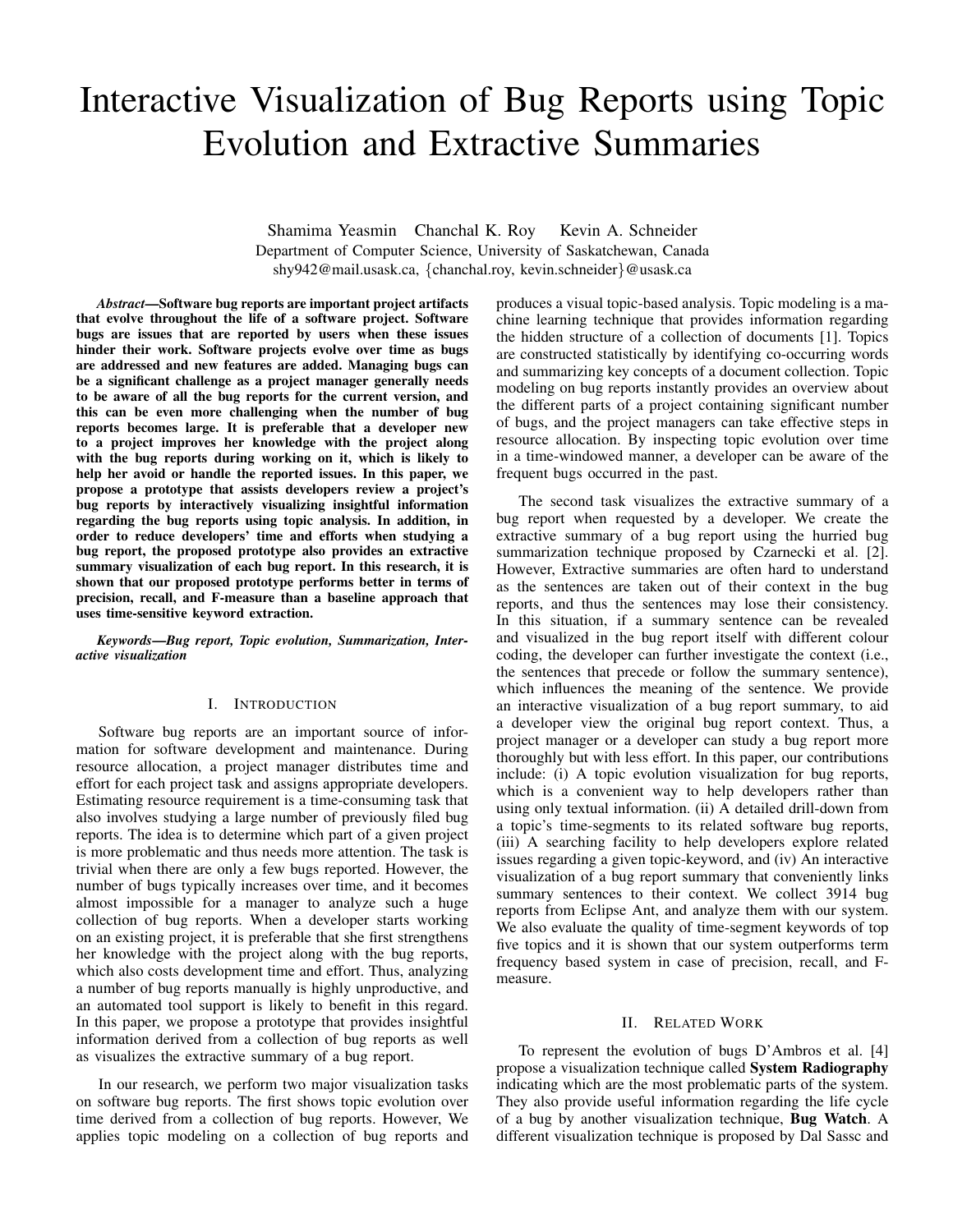

Fig. 1: Schematic Digram of Topic Evolution Visualizer

Lanza [3] to represent a fine-grained view of a bug report. To analyze bug tracking system, they also propose a visual analytic platform, called in\*Bug. Hora et al. [6] present a tool, BugMaps to map reported bugs to defects in the classes of object oriented systems and provide many interactive visualizations for decision support. The main differences between those work and our prototype are that (i) for visualization of bugs, we are using topic evolution over time, but D'Ambros et al. [4] use matrix-based representation, Dal Sassc and Lanza [3] propose a web-based visual analytics platform, and Hora et al. [6] utilize Distribution Map and (ii) that none of those work visualizes bug report extractive summaries which we do.

Martie et al. [7] apply LDA topic modeling on a large document consisting of Android developers' discussion data to analyze the development of the Android open source project. A limitation of this work is that although they consider discussion trends over time they use the same associated keywords throughout. Topic evolution seems to be meaningless to developers if a topic's associated keywords do not change over time. To mitigate this problem in our work, for each timewindow we extract frequently used keywords associated with each topic, which we refer as time-sensitive keywords. Thus, our approach is more time specific than theirs.

In the field of information visualization, Havre et al. [5] use a symmetric river metaphor to represent thematic variations over time in the context of a time-line and corresponding external events. TIARA (Text Insight via Automated Responsive Analytics) [8] conveys far more complex text analysis results than Havre et al. [5] by showing detailed thematic content in keywords. TIARA is a visual analytic system that shows the content evolution of topics over time [8]. They extract topics from email data and patient records, and generate time-sensitive keywords to represent topic evolution. The differences between their tool and our prototype is that (i) we are demonstrating topic evolution of software bug reports rather than email data with some variations in techniques and (ii) we are also visualizing extractive summaries which they did not.

In this research, besides showing topic evolution of bug reports, we also applied the hurried bug summarization approach proposed by Czarnecki et al. [2] to create summaries of bug reports and then visualize them in a convenient way to increase the understandability for the developer. To best of our knowledge, no visualization has yet been done for bug report extractive summaries. Thus, we are the first proposing this kind of visualization.



Fig. 2: Schematic Diagram of Bug Report Summarizer

## III. PROPOSED APPROACH

We propose a standalone prototype, which requires the repository of bug-reports downloaded from official bugrepositories such as Bugzilla<sup>1</sup>. We divide our proposed prototype in two different parts: Part I is related to the features, which are based on topic modeling and Part II creates extractive summaries of bug reports and visualizes them.

We further divide the topic evolution part (Part I) into two individual phases: analytics and visualization. In the analytics phase, we collect bug reports from a popular bug tracking system, perform preprocessing such as stemming, stop word removal and so on, then we apply LDA topic modeling on the preprocessed data utilizing Gibbs Sampling to extract topics. We utilize JGibbLDA<sup>2</sup>, which is a Java implementation of LDA, to apply topic modeling on our dataset. Then we filter keywords per topic and finally extract time-sensitive keywords for each time interval. In the visualization phase, we visualize topic evolution with the help of a popular Java chart library JFreeChart<sup>3</sup>, where the X-axis represents time and the Yaxis represents the number of bugs containing that topic. We implement our prototype in Java and perform experiments using Mac OS X 10.8. Our proposed system architecture for part I is shown in Fig. 1.

In the summary visualization part (Part II) shown in Fig. 2, we create bug report summaries utilizing methods described in Czarnecki et al. [2]. Cosine similarity is a measure to determine the lexical similarity of two sentences. In our system, we calculate cosine similarity of each sentence with all other sentences and with the title of the bug report. If a sentence is evaluated by any other sentence, then a directed link is created among them, which is referred to as the evaluation relationship. We utilize twitter sentiment analysis  $API<sup>4</sup>$  to determine the

<sup>1</sup>https://bugs.eclipse.org/bugs/

<sup>2</sup>http://jgibblda.sourceforge.net

<sup>3</sup>http://www.jfree.org/jfreechart/

<sup>4</sup>http://help.sentiment140.com/api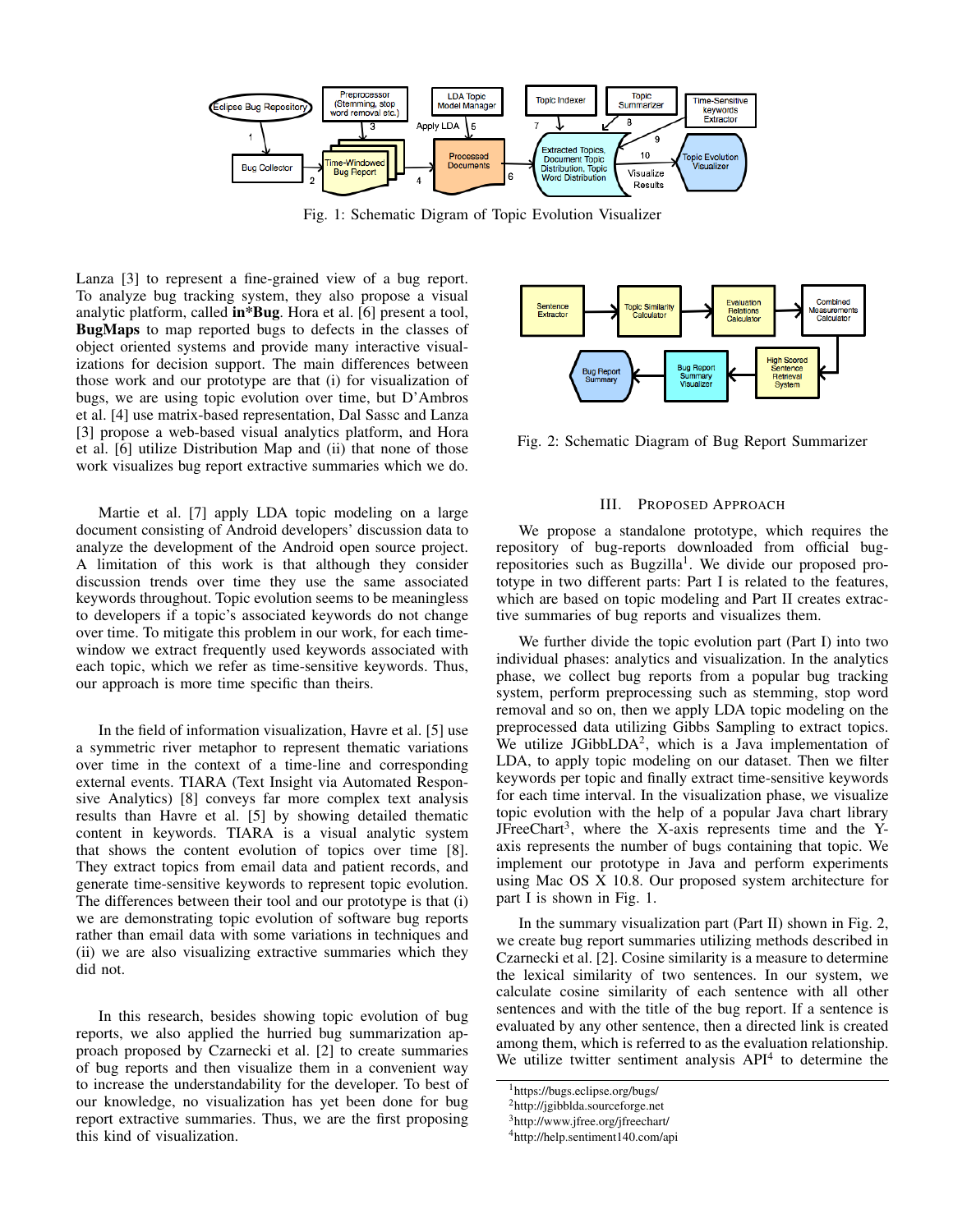

Fig. 3: Topic Evolution Example (Topic 3: Tool Launch and Configuration)

sentiment of each sentence and then compute the evaluation relationship score for each sentence and finally combined them to rank the sentences of a given bug report [2]. Furthermore, we visualize the bug report summary using different colour combinations to indicate the summary sentences from the context to aid the developer.

## IV. PROPOSED VISUAL DESIGNS

One of the main objectives of our proposed prototype is to provide insightful information to developers through software bug reports as they evolve over time. That is why, we design our prototype so as to provide the highest possible information interactively. Currently, our visualization prototype: (i) generates as well as shows topic evolution of each topic automatically, (ii) then for further inspection it retrieves all software bug reports associated with a given topic along with their Bug Report IDs and titles, (iii) provides a searching option so that a developer can search bug reports by keywords associated with a topic, and (iv) visualizes an extractive summary of each bug report. We utilize an area-graph based visual layout to represent topic evolution (i.e., content changes over time as in Fig. 3). Our prototype generates the visual summarization of each topic individually. This area layout is depicted by set of keywords clouds in order to show the content evolution over time. The height of the area graph at each time-segment (here, a year) encodes the strength of the topic for that point (Fig. 3). Strength is calculated by the number of software bug reports containing that topic at the certain point. The functionality of our visualization prototype is described in the following subsections.

*A.* Topic Evolution of a Collection of Bug Reports: Once a developer selects a dataset (i.e., a collection of bug reports) the system automatically applies topic modeling to it. After performing some analytics on the produced topic model, the prototype depicts the topic evolution of several topics derived from the dataset. From this visualized output as in Fig. 3 and Fig. 7, developers can analyze which type of topics are evolved most of the time and associated with most of the bugs.

*B.* Drilldown Inspection in Context: In LDA topic modeling, keywords that are assigned to a topic are extracted automatically. Therefore, two situations may occur: (i) there might be one or more associated keywords are not important



Fig. 4: Topic Drill Down in the Context



Fig. 5: Search by Keywords

enough to understand the topic, and (ii) the developer may not understand the topic-keywords relationships. Therefore, in these circumstances to help the developer to understand a topic, our prototype provides the opportunity to drilldown from the topics to the document collection level. The only way to gain more knowledge about the topic-keywords relationships is by studying the context in the document collection, from which they have come. So, if the developer requests for more information regarding a topic, then all bug reports IDs and titles associated with that topic will be shown, as is depicted in Fig. 4. In this way the context of the bug reports will aid the developer in gathering enough knowledge to identify that topic precisely.

*C.* Searching by keywords The searching facility is presented in Fig. 5. A topic is associated with several keywords. A developer may be interested in inspecting any of them. Consider a scenario where a developer finds a topic described by keywords such as 'launch', 'tool', 'view' and so on as in Fig. 5. She may be curious to know which type of 'tool' related bugs are mentioned by this topic. To help her we provide a search option, where the developer is able to perform a search on the entire bug report collection for a keyword. In Fig. 5, a search result is shown containing bug report IDs and titles for the keyword 'tool'.

*D.* Summary Visualization The visualized bug report summary is presented in Fig. 6. During designing the visual summary of a bug report, we kept two things in mind: first, the length of the summary should be significantly smaller than the original bug report so that the developer will have fewer sentences to study; and second, the visualization must be done in a way that can fulfill a developer's intention for reading it properly. Therefore, to create a good summary we follow the approach proposed by Czarnecki et al. [2] which is automatic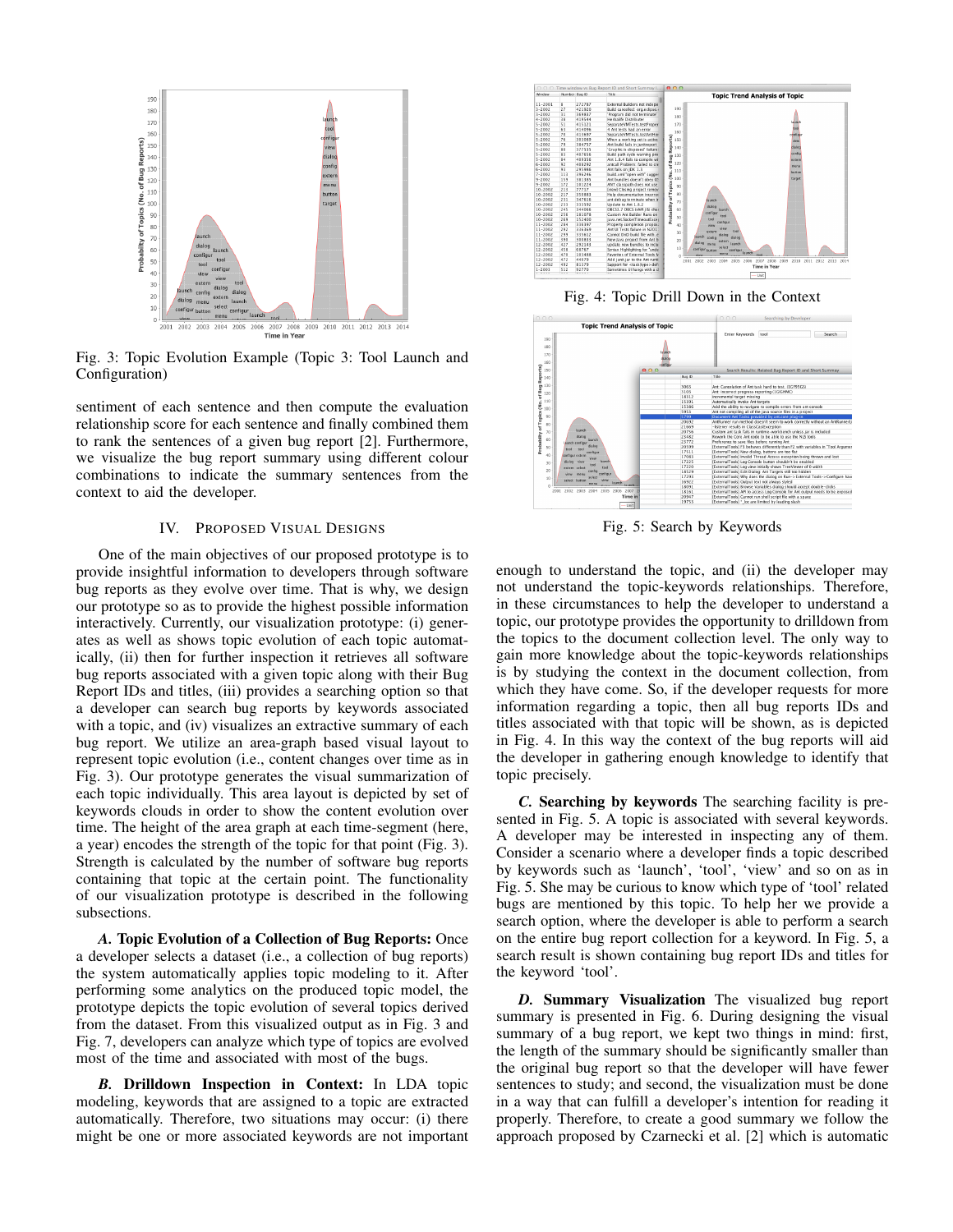

Fig. 6: Bug Report Summary Visualization

and extractive. We also restrict the number of sentences of our summary to ten. In our proposed prototype, the visualized summary is represented along with the visualized original bug report to the developer. Each sentence in the summary is coloured with a unique colour and the same sentence in the original bug report is coloured by the same colour. This kind of visualization can help the developer to understand the summary from the context. As the summary we have created is extractive, sometimes it may be difficult for the developer to gather the desired idea from it. That's why, when the summary sentences are also highlighted in the original bug report utilizing the same colours, the developer is able to study the sentences that precede and follow the summary sentences in original bug report, which can aid her in understanding summary sentences in context.

## V. AN EXAMPLE CASE STUDY

To examine the effectiveness of topic evolution, let us assume a scenario where a novice developer has started working on Eclipse-Ant, so at the beginning she wants to give a quick look at its bugs. At present, Eclipse-Ant contains 3914 bug reports and definitely studying all of them would take a long time. Therefore, in this situation we are providing our prototype that can aid her to more conveniently and quickly dig deeper into a large collection of bug reports including the bug reports from the prevision versions. From our prototype we can see 20 topics as output, each of which have 10 keywords. To keep this discussion simple, an example of the top most five topics together with their associated keywords are provided in Table I. We see that the 1st, 2nd and 3rd topics are about 'Plug in', 'Editor' and 'Tool' respectively. Furthermore, from the visualization of a topic such as in Figure 3, she can explore when a topic peaked. However, If we search with these keywords both in Bugzilla and our prototype; Bugzilla returns less bug reports compared to our proposed prototype for the same queries as shown in Table II. To investigate the reason behind this, we randomly as well as manually check results both from our proposed prototype and Bugzilla. Here, in Bugzilla almost all retrieved bug reports contain searching keyword in their titles, because Bugzilla produces search results based on bug report titles only, whereas we consider the contents of the bug report in addition to the title during searching.

TABLE I: An Example Topic with Keywords and Labels

| No.            | <b>Topic Label</b>            | <b>Keywords</b>                                                        |  |
|----------------|-------------------------------|------------------------------------------------------------------------|--|
| 1              | Plugin Support                | require user issu possible feature<br>support realli gener plugin plan |  |
| $\overline{c}$ | <b>Editor Outline</b>         | editor xml view outlin content<br>action elem open docum associ        |  |
| 3              | Tool Launch and Configuration | launch tool dialog configur view<br>extern config select menu button   |  |
| 4              | Version log                   | reproduce memori version view instal<br>window attach open log time    |  |
| 5              | Page Preference               | tab page prefer buttoon classpath<br>dialog home runti default pref    |  |

TABLE II: Search Results in terms # of bug reports retrieved

| Keyword | <b>Bugzilla</b> | <b>Proposed Tool</b> |  |  |
|---------|-----------------|----------------------|--|--|
| plugin  | 58              | 577                  |  |  |
| editor  | 371             | 702                  |  |  |
| tool    | 16¢             | 860                  |  |  |
| log     | 191             | 518                  |  |  |
| tab     | 130             | 533                  |  |  |

TABLE III: # of Bug Reports in Eclipse-Ant from 2001 to 2014

| Year | # Bug Reports | Year | # Bug Reports |
|------|---------------|------|---------------|
| 2001 | 17            | 2008 | 114           |
| 2002 | 484           | 2009 | 510           |
| 2003 | 776           | 2010 | 90            |
| 2004 | 728           | 2011 | 128           |
| 2005 | 479           | 2012 | 71            |
| 2006 | 256           | 2013 | 91            |
| 2007 | 155           | 2014 | 15            |

In our scenario, from Table I, the novice developer can gather an idea regarding the most occurring problems (i.e., bugs) in Eclipse-Ant, which are related to 'plug-in', 'editor', 'tool', 'log' and so on. To dig deeper she can also search by those keywords as in Fig. 5, and can have a clear idea about how many bug reports are associated with each top topic. Below are some questions we can use our prototype to address for the above scenario: (i) Which month/year was the most crucial period for Eclipse-Ant bugs?; (ii) What was the most active topic in a given year such as 2003? and (iii) What was discussed in the most active topic? and so on.

To answer the first question we need to investigate the top most topics, where they are in their peak. Here, we can see that the year 2009 is the most active year for Eclipse-Ant bug reports for the top most five topics, two of them, topic-3 and topic-4, are depicted in Fig. 3 and Fig. 7 respectively. Then 2003 is the second most active year for this bug dataset. We also can relate it to the number of bug reports of Eclipse-Ant in each year from 2001 to 2014 as presented in Table III. Here, although years 2003 and 2004 have the highest number of bug reports, the top-most five topics are not that active in these two year, compared with year 2009. To address the second question, we notice that in 2003 the top five topics (Table I) have the following number of bug reports, respectively: 63, 11, 88, 26, and 25. That means topic-3, "Tool Launch and Configuration", is the most active topic during 2003. It is also observed from Table I that the most crucial topic, i.e., topic-3 contains keywords such as 'launch, 'tool', 'dialog', 'configur', 'view' and so on. We can verify it with searching results presented in Table II, where we can see that the highest number of bug reports are retrieved against keyword 'tool' both from Bugzilla and our proposed tool. If requires she is able to